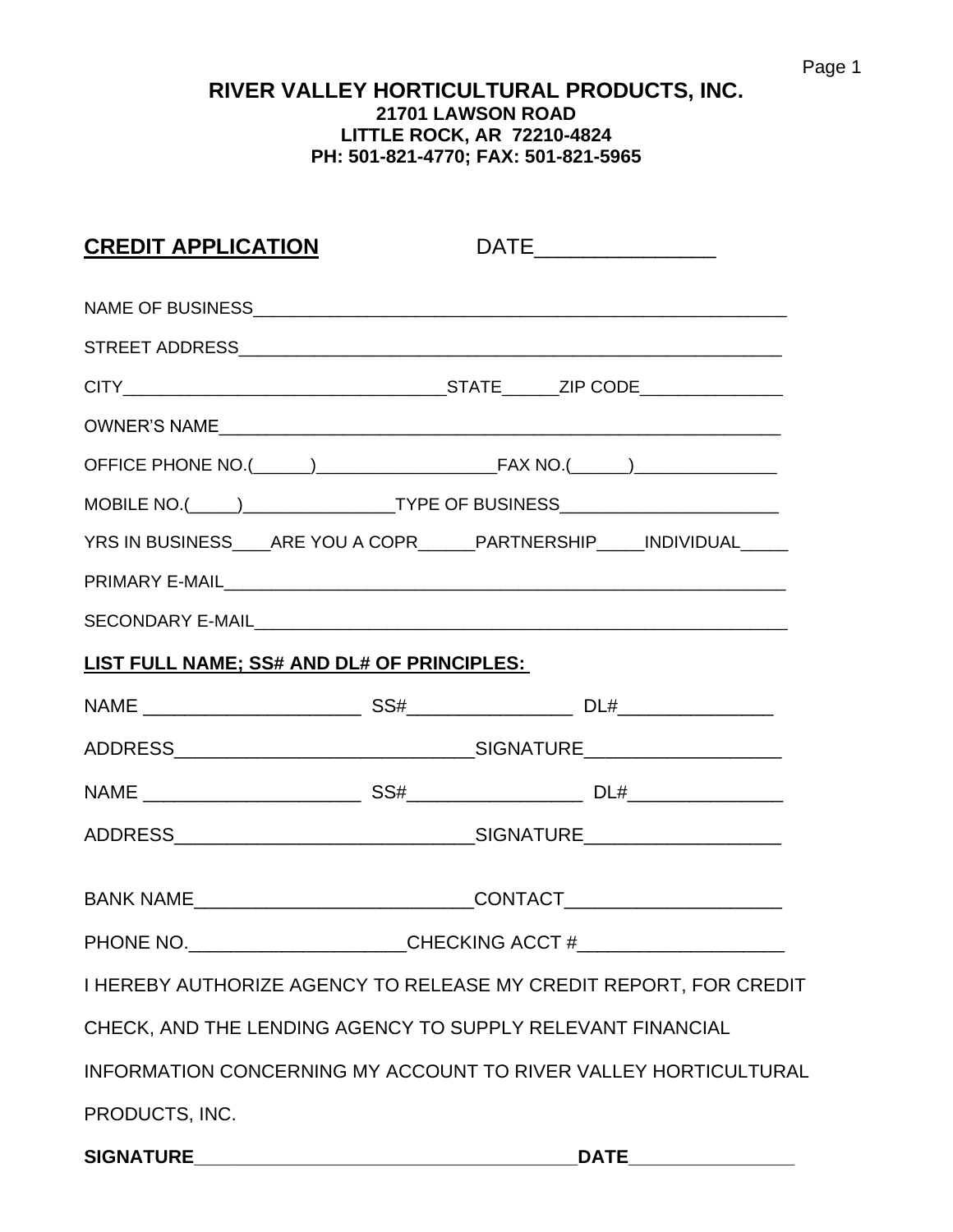HAVE YOU BEEN BANKRUPT IN THE LAST 7 YRS?\_\_\_\_\_\_\_\_\_DATE\_\_\_\_\_\_\_\_\_\_\_\_\_\_\_\_\_\_\_\_\_\_\_\_\_\_

I HEREBY CERTIFY THAT I HOLD THE **SALES/USE TAX PERMIT** SHOWN & THAT I AM IN

THE BUSINESS OF RESELLING THE TANGIBLE PERSONAL PROPERTY THAT I

PURCHASE FROM RIVER VALLEY, INC. AND I WILL NOT PURCHASE FOR MY

PERSONAL SELF WITHOUT REPORTING THE APPLICABLE TAX AS PROVIDED UNDER

THE SALES AND USE TAX LAW AND REGULATION.

#### **MUST HAVE A PHOTO COPY OF YOUR SALES TAX PERMIT AND ARKANSAS EXEMPTION CERTIFICATE FILLED OUT**

#### *SIGNATURE*\_\_\_\_\_\_\_\_\_\_\_\_\_\_\_\_\_\_\_\_\_\_\_\_\_\_\_\_\_\_\_\_\_\_\_\_\_\_**DATE\_\_\_\_\_\_\_\_\_\_\_\_\_\_\_\_\_\_\_\_\_**

**SALES TAX PERMIT #\_\_\_\_\_\_\_\_\_\_\_\_\_\_\_\_\_\_\_\_\_\_\_\_\_\_\_\_\_\_\_\_\_\_\_\_STATE\_\_\_\_\_\_\_\_\_**

#### **\*\*PLEASE LIST BELOW FOUR BUSINESS CREDIT REFERENCES (THAT YOU HAVE CHARGE ACCOUNTS) WITH COMPLETE NAME, ADDRESS, PHONE#,EMAIL OR FAX. MUST HAVE ALL INFORMATION FILLED IN FOR APPLICATION TO BE REVIEWED:**

|                                                                                               | _PHONE#_________________________________ |  |  |
|-----------------------------------------------------------------------------------------------|------------------------------------------|--|--|
|                                                                                               |                                          |  |  |
|                                                                                               |                                          |  |  |
|                                                                                               |                                          |  |  |
|                                                                                               |                                          |  |  |
|                                                                                               |                                          |  |  |
|                                                                                               |                                          |  |  |
|                                                                                               |                                          |  |  |
| <b>Accounts Payable Contact:</b>                                                              |                                          |  |  |
|                                                                                               |                                          |  |  |
| Is PO# Required _____ Yes _____ No                                                            |                                          |  |  |
| TYPE OF CREDIT AGREEMENT: NET 30 - BAL. DUE WITHIN 30 DAYS OF INVOICE<br><b>DUDAUACE DATE</b> |                                          |  |  |

#### **PURCHASE DATE**.